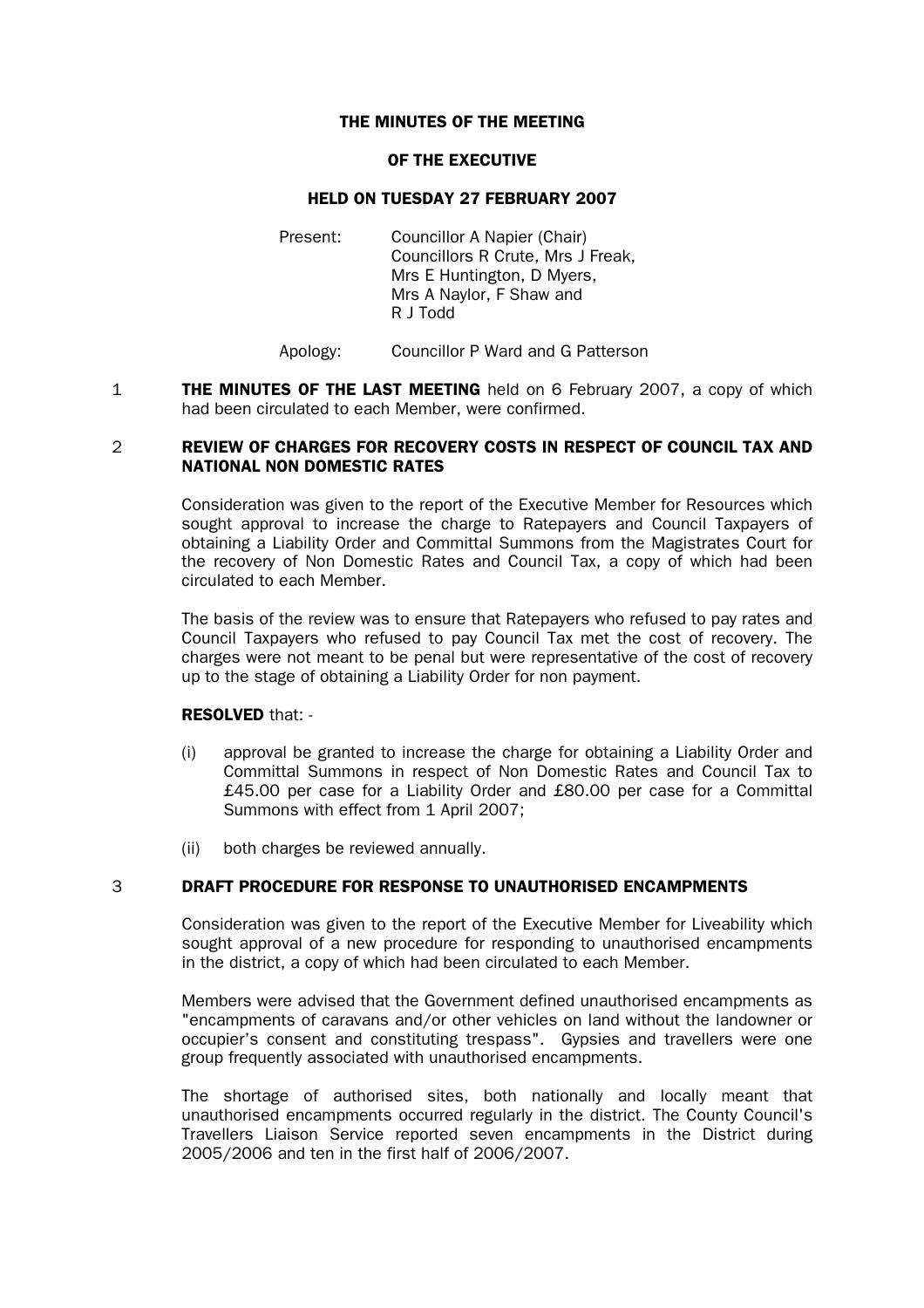### Executive – 27 February 2007

 There was currently no procedure for responding to unauthorised encampments. Whilst there was often liaison between the District Council, the County Council Travellers Liaison Service and the Police, decisions related to directions to leave were typically made as a reactive response to complaints received. A procedure was therefore required so that the response could be better coordinated, the needs of both the travelling and settled community were considered, decision making was clearer and more consistent and all parties were better informed.

 The draft procedures were attached at Appendix 1 to the report. The procedures would help to ensure improved communication, particularly between the Police, District Council and Travellers Liaison Service, allowing each encampment to be treated on a case by case basis that respected any welfare issues that were presented.

 For encampments on public land the procedures included a list of sites where the encampments would not normally be permitted, details of which were outlined in the report. This was to safeguard the interests of both the travelling and the settled community. If an encampment arrived on a site which was not acceptable, then subject to a welfare assessment confirming that it would not have a deleterious impact, a direction to leave would be issued.

 If the encampment was not on a site listed then in most circumstances the encampment would be allowed for a temporary period of time, usually lass then two weeks. However, the Travelling community would be expected to adhere to a set of rules, detailed of which were outlined in the report.

 A code for Travellers on land owned by the District of Easington was detailed in the report. Breach of the code of conduct would normally result in a direction to leave. The procedures also included advice to landowners where the encampments arrived on private land.

**RESOLVED** that the new procedures for responding to unauthorised encampments in the district be adopted.

## 4 EASINGTON COUNCIL OF VOLUNTARY SERVICES

 Consideration was given to the report of the Executive Member for Social Inclusion and Culture which sought approval to transfer the 2006/2007 and future funding identified for Easington Council of Voluntary Services to East Durham Community Development Trust, a copy of which had been circulated to each Member.

 RESOLVED that the £30,000 grant for 2006/2007 previously approved for Easington Council of Voluntary Services be transferred to East Durham Community Development Trust.

#### 5 EXCLUSION OF THE PRESS AND PUBLIC

**RESOLVED** that in accordance with Section 100A (4) of the Local Government Act, 1972 as amended by the Local Government (Access to Information) Act, 1985 the press and public be excluded from the meeting for the following item of business on the grounds that it involved the disclosure of exempt information, as defined in Paragraph 4, Part 1 of Schedule 12A of the Act.